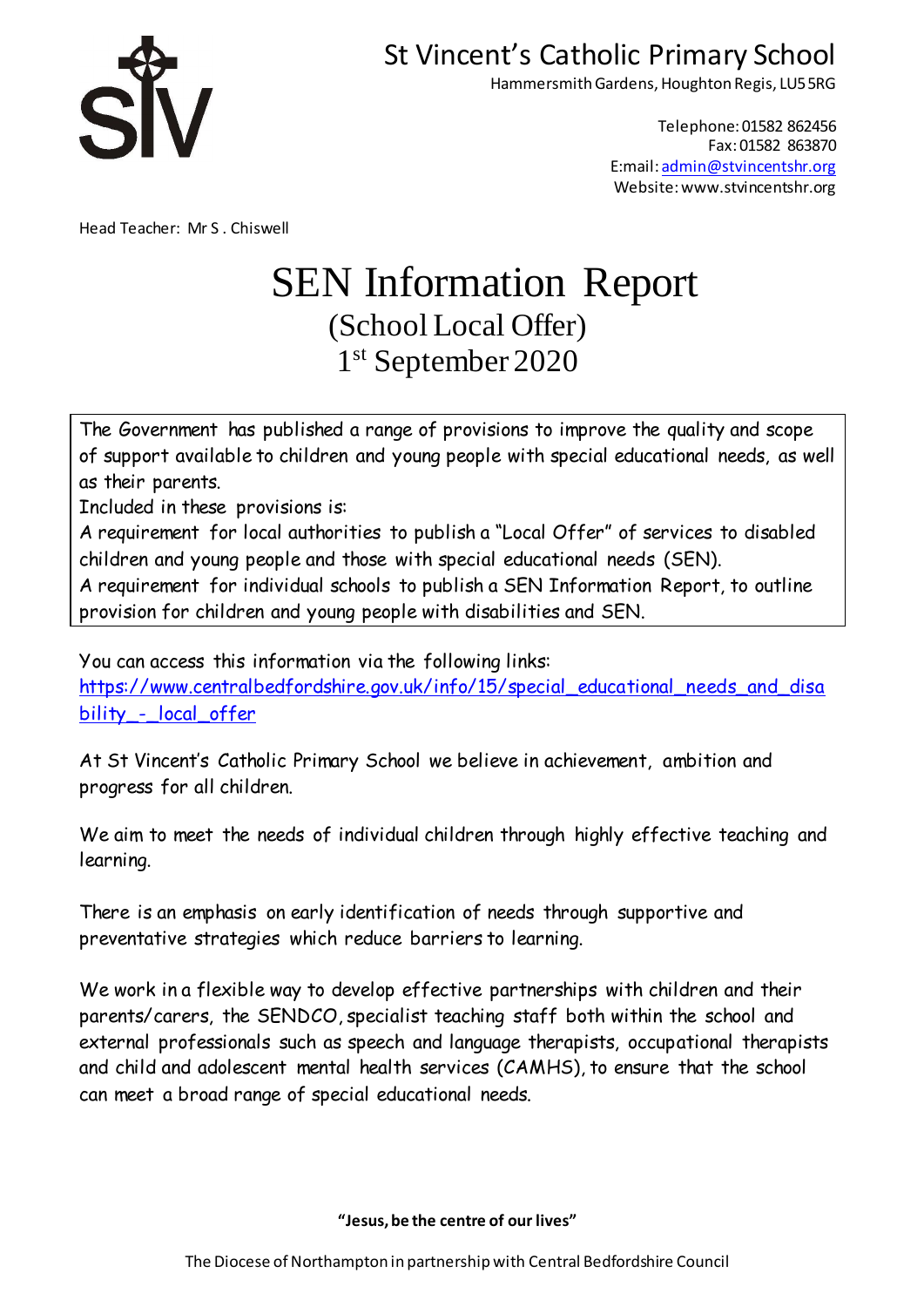

Hammersmith Gardens, Houghton Regis, LU5 5RG

Telephone: 01582 862456 Fax: 01582 863870 E:mail: [admin@stvincentshr.org](mailto:admin@stvincentshr.org) Website: www.stvincentshr.org

Head Teacher: Mr S . Chiswell

We undertake a rigorous system of monitoring children's progress, supporting academic achievement and personal achievement, by removing barriers to learning and use a wide range of strategies to foster a culture of lifelong learning and independent living skills for all children.

### **1. How does the school identify and organise support for children with special educational needs?**

The school is committed to early identification of special educational need and adopts a graduated response to meeting special educational need in line with the Code of Practice 2014.

We recognise that children with SEN or Disabilities may be identified by parents, teachers, support staff, outside agencies or any person involved with the child.

Please refer to the School's SEN Policy for more specific information. This is available on the School's website.

## **2. Who are the key people in the school available to discuss parental/carers concerns about their child's difficulties?**

Parents / carers who are concerned about the well-being or progress of their child should contact the child's class teacher in the first instance, who will liaise with the appropriate staff within the School.

General information on the School's policies and procedures, and communications with parents can be found on the School's website.

Parents/Carers can contact the school via telephone or letter and can make an appointment to see relevant staff.

Scheduled meetings with parents across the academic year include:

- Parent consultation meetings
- Transition meetings where appropriate
- Annual/Bi-annual Review meetings

### **"Jesus, be the centre of our lives"**

The Diocese of Northampton in partnership with Central Bedfordshire Council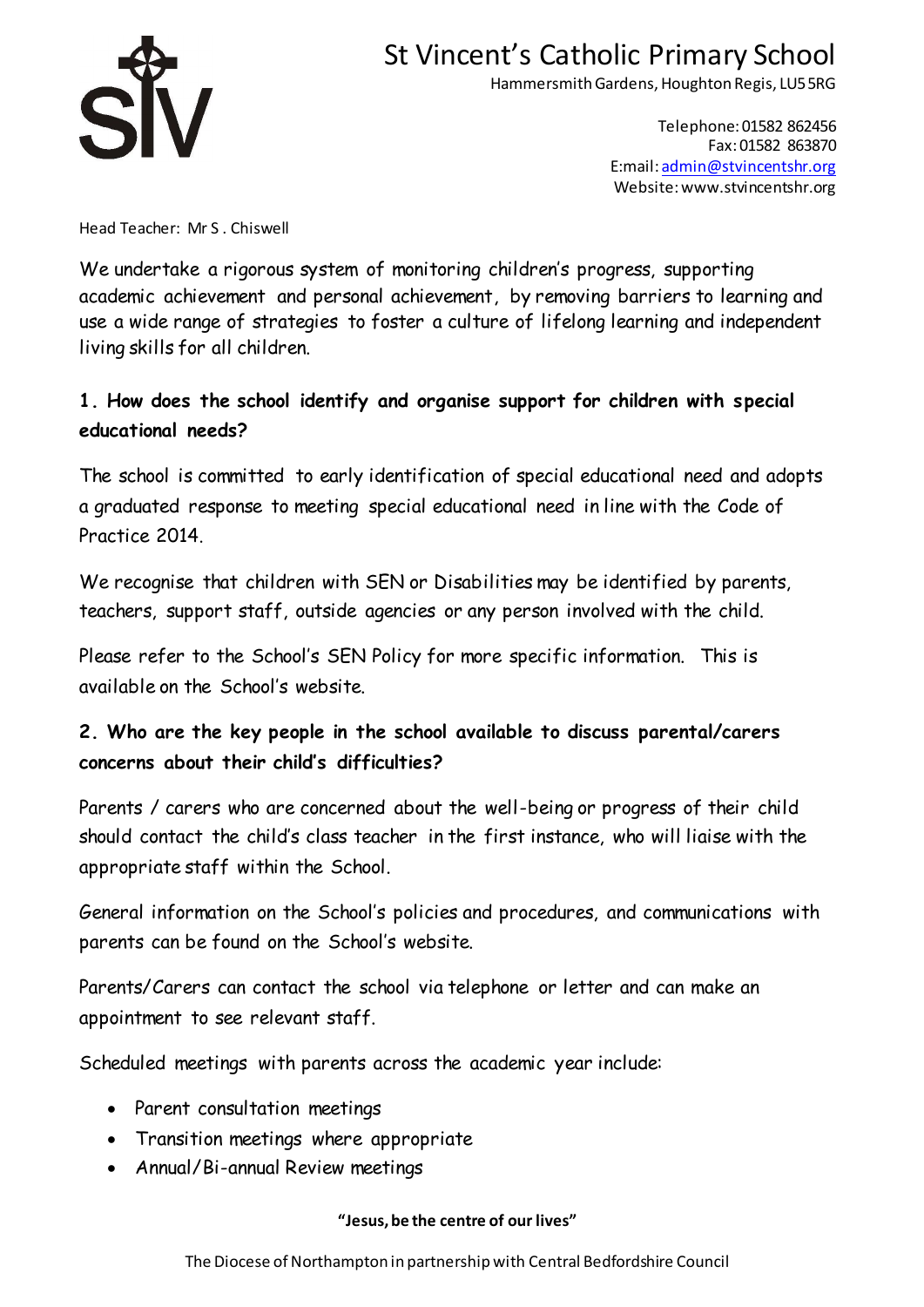

Hammersmith Gardens, Houghton Regis, LU5 5RG

Telephone: 01582 862456 Fax: 01582 863870 E:mail: [admin@stvincentshr.org](mailto:admin@stvincentshr.org) Website: www.stvincentshr.org

Head Teacher: Mr S . Chiswell

**3. How will parents/carers be informed about a child/young person's progress within the school and how will his/her progress be measured?**

Progress will be measured through:

- Regular assessments
- Target setting with associated outcomes
- Personal Learning Support Plans/SEND Support Plans

Parents will be informed about progress through:

- End of Year reports
- Parent consultation meetings
- Telephone calls / emails / parental meetings in School if appropriate

## **4. What support will parents/carers receive if their child/young person has been identified as having special educational needs?**

Partnership with parents / carers plays a key role in enabling children with SEN to achieve their potential. The School recognises that parents / carers hold key information and have knowledge and experience to contribute to a shared view of the child's needs and the best ways of supporting them.

All parents / carers of children with SEN will be able to access support through:

- Initial meetings with relevant staff and regular opportunities to discuss progress, concerns and developments, and be involved in setting targets and agreeing outcomes
- Liaison with professionals
- Support from family workers / chaplaincy support

### **"Jesus, be the centre of our lives"**

The Diocese of Northampton in partnership with Central Bedfordshire Council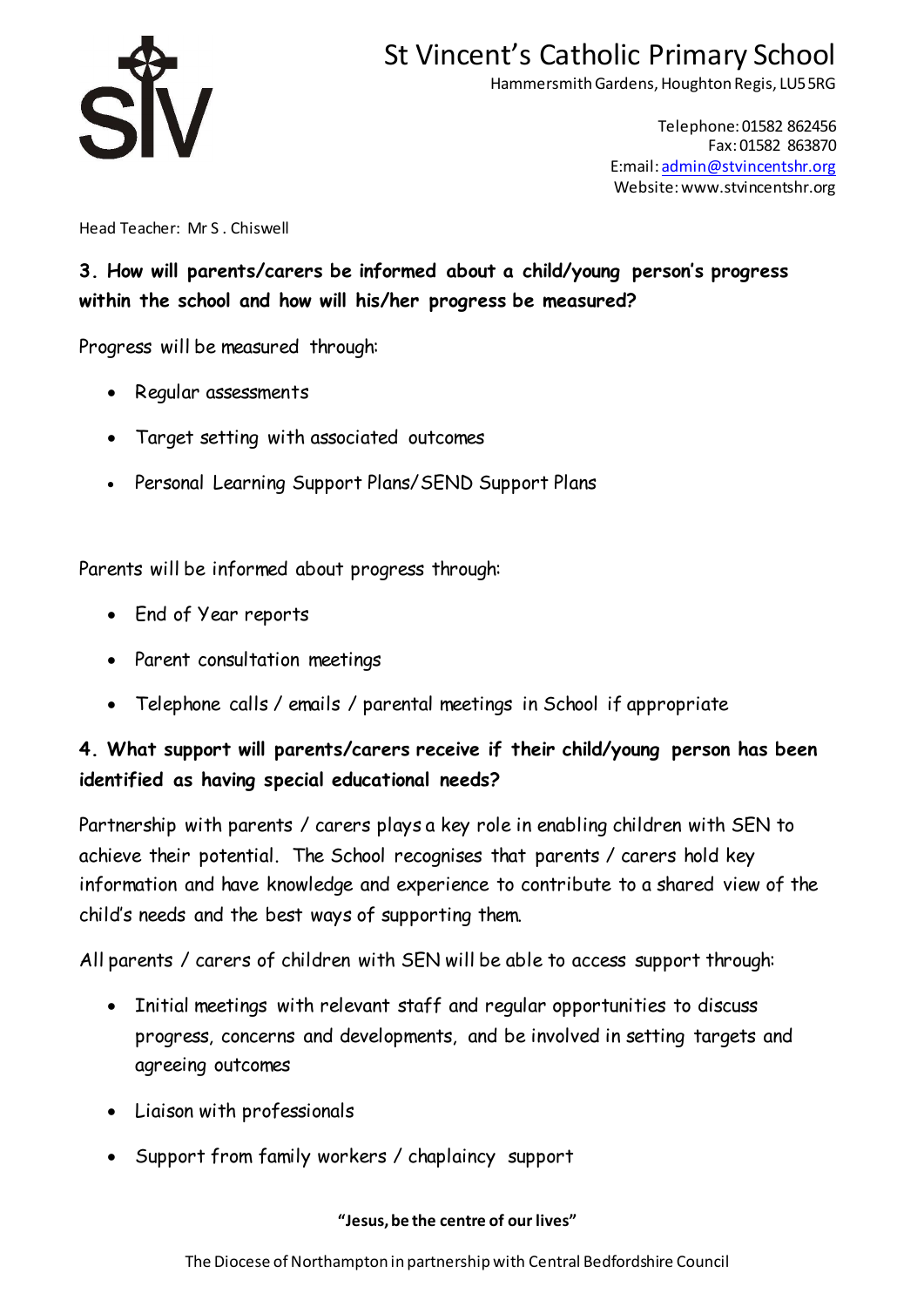

Hammersmith Gardens, Houghton Regis, LU5 5RG

Telephone: 01582 862456 Fax: 01582 863870 E:mail: [admin@stvincentshr.org](mailto:admin@stvincentshr.org) Website: www.stvincentshr.org

Head Teacher: Mr S . Chiswell

• Parents / carers may be signposted to relevant external agencies and support groups such as The Parent Partnership

## **5. What support is offered to ensure the wellbeing of children/young people with special educational needs and disabilities?**

In line with our Christian ethos, we are an inclusive school and strive to ensure the wellbeing of all our children/ young people regardless of their needs. We believe that all children/ young people have the right to an education that develops their God-given potential.

Wellbeing is supported through the following:

- Each teacher has a knowledge and understanding of children/ young people in their care
- Medical needs are addressed as required
- Some children may have a Care Plan
- Medicines are administered in line with the relevant policy
- Chaplaincy/ Family Worker supports children/ young people and their families
- Signposting to external agencies to support the wellbeing of the child
- In-school interventions , which may include
	- ➢ Self-esteem groups
	- $\triangleright$  Social skills groups
	- ➢ Lunch time support
	- ➢ Behaviour support strategies

Please refer to school policies for further information.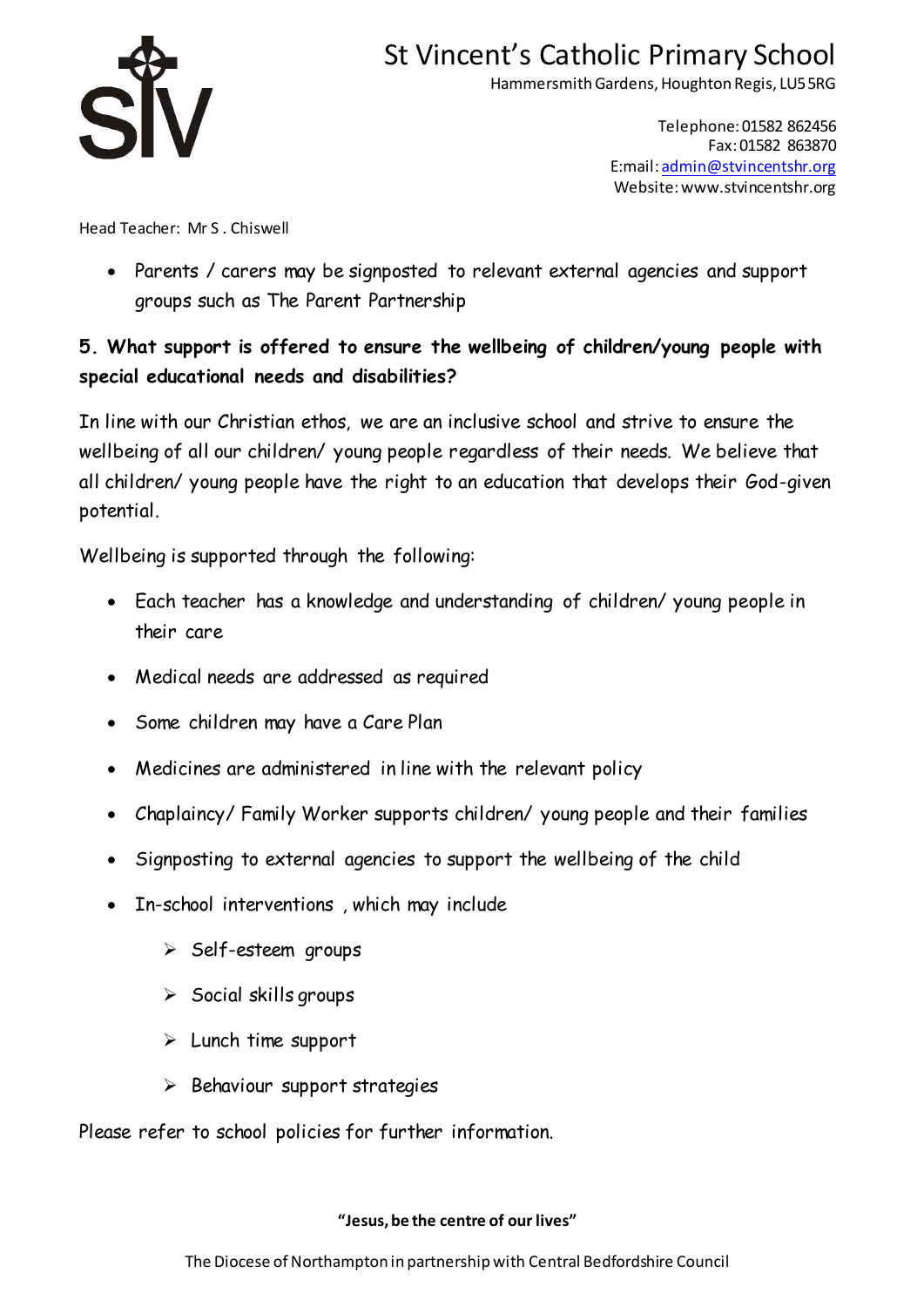

Hammersmith Gardens, Houghton Regis, LU5 5RG

Telephone: 01582 862456 Fax: 01582 863870 E:mail: [admin@stvincentshr.org](mailto:admin@stvincentshr.org) Website: www.stvincentshr.org

Head Teacher: Mr S . Chiswell

## **6. How will teaching be adapted to support the child/young person with special educational needs?**

All teachers are teachers of pupils with special educational needs. Special Educational Provision is underpinned by high quality teaching that is differentiated and personalised to meet individual needs and is compromised by anything less.

Differentiation may take the form of adapted resources, differentiated tasks and / or a modified curriculum.

The school SENDCO and external agencies may provide advice and resources to support teachers in delivering high quality teaching that is differentiated and personalised to meet individual needs.

### **7. What different types of support can the child/young person receive in school?**

All teachers have appropriate qualifications and are teachers of pupils with special educational needs. Special Educational Provision is underpinned by high quality teaching that is differentiated and personalised to meet individual needs and is compromised by anything less.

All teachers and support staff receive regular and appropriate training to ensure they are kept up to date with, and informed of new developments and research.

Individual staff may receive specific training to meet the needs of a particular child.

Support for children may vary according to their individual learning or medical needs, and could include:

- Participation in intervention groups which addresses their particular needs
- Timetables may be adapted to meet individual needs
- In-class support
- 1:1 or small group work to address the targets in a child's personalised learning support plan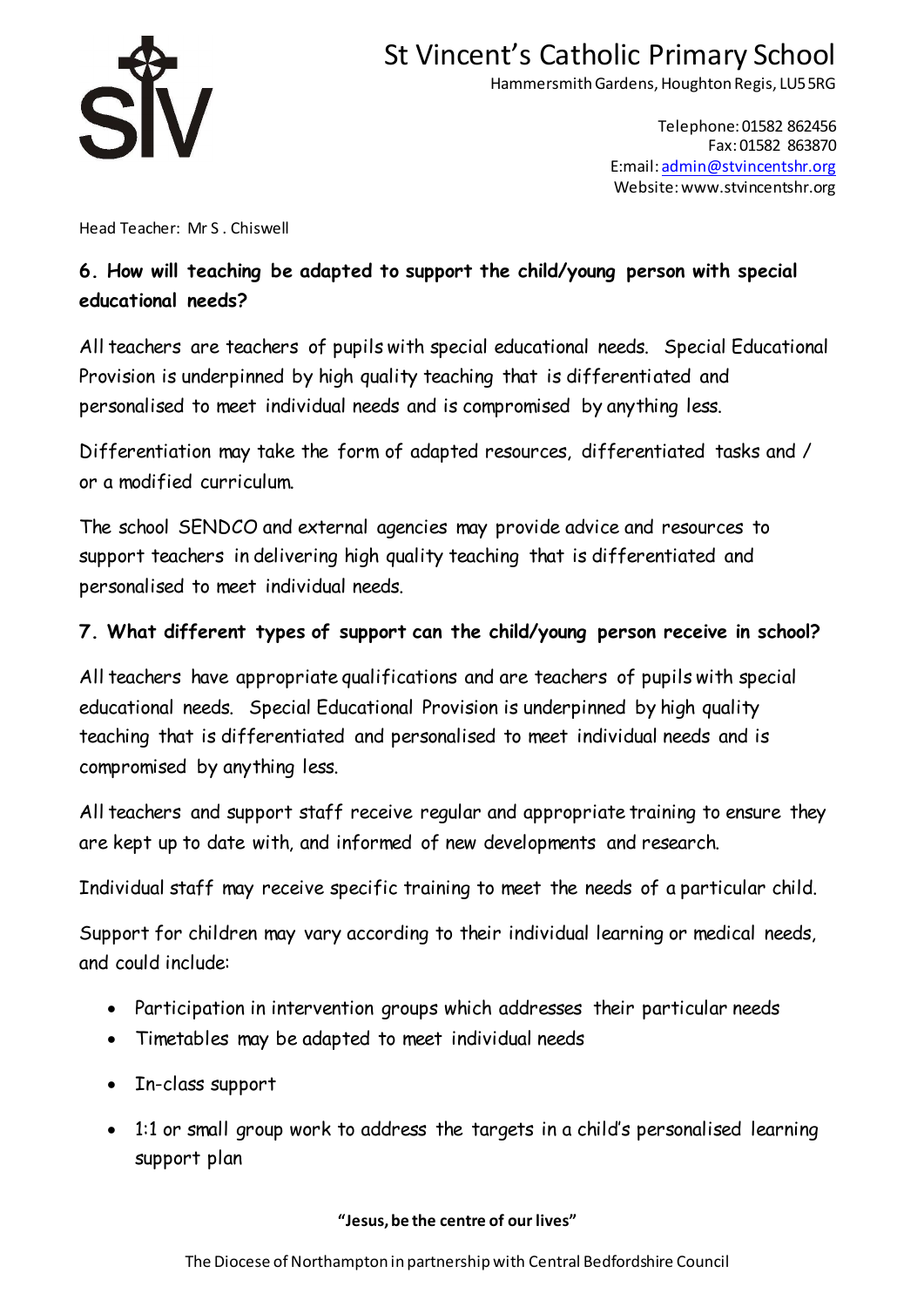

Hammersmith Gardens, Houghton Regis, LU5 5RG

Telephone: 01582 862456 Fax: 01582 863870 E:mail: [admin@stvincentshr.org](mailto:admin@stvincentshr.org) Website: www.stvincentshr.org

Head Teacher: Mr S . Chiswell

## **8. How will the school support your child/ young person in unstructured times such as lunchtimes and playtimes and enable her/him to have access to after school clubs, school trips and journeys?**

Additional support is available to enable all children to access and enjoy unstructured times, such as lunchtimes and playtimes.

Specific arrangements may be made for particular children to meet their individual needs during unstructured times in the School day.

Risk assessments for individual pupils and for particular activities are completed in conjunction with the SENDCO where relevant and necessary. Support is provided on school trips and visits as required.

The School complies with the Disability Discrimination Act (2010) in making reasonable adjustments for students with SEND.

Parents are consulted and are involved in the planning of all school trips and educational visits.

## **9. How does the School involve children/young people in decisions that affect them?**

At St Vincent's Primary Catholic School we believe that each student is created in the image of God and is unique. All students have specific educational needs and are entitled to the best possible teaching support. Every student with SEN and disabilities in this inclusive school is entitled to fulfill his/ her optimum potential.

We aim to ensure that all learners express their views and are fully involved in decisions which affect their education as much as possible and as far as they are able.

This is achieved through the School Council, Chaplaincy meetings, Parent Consultation Days and participation in Annual Review meetings.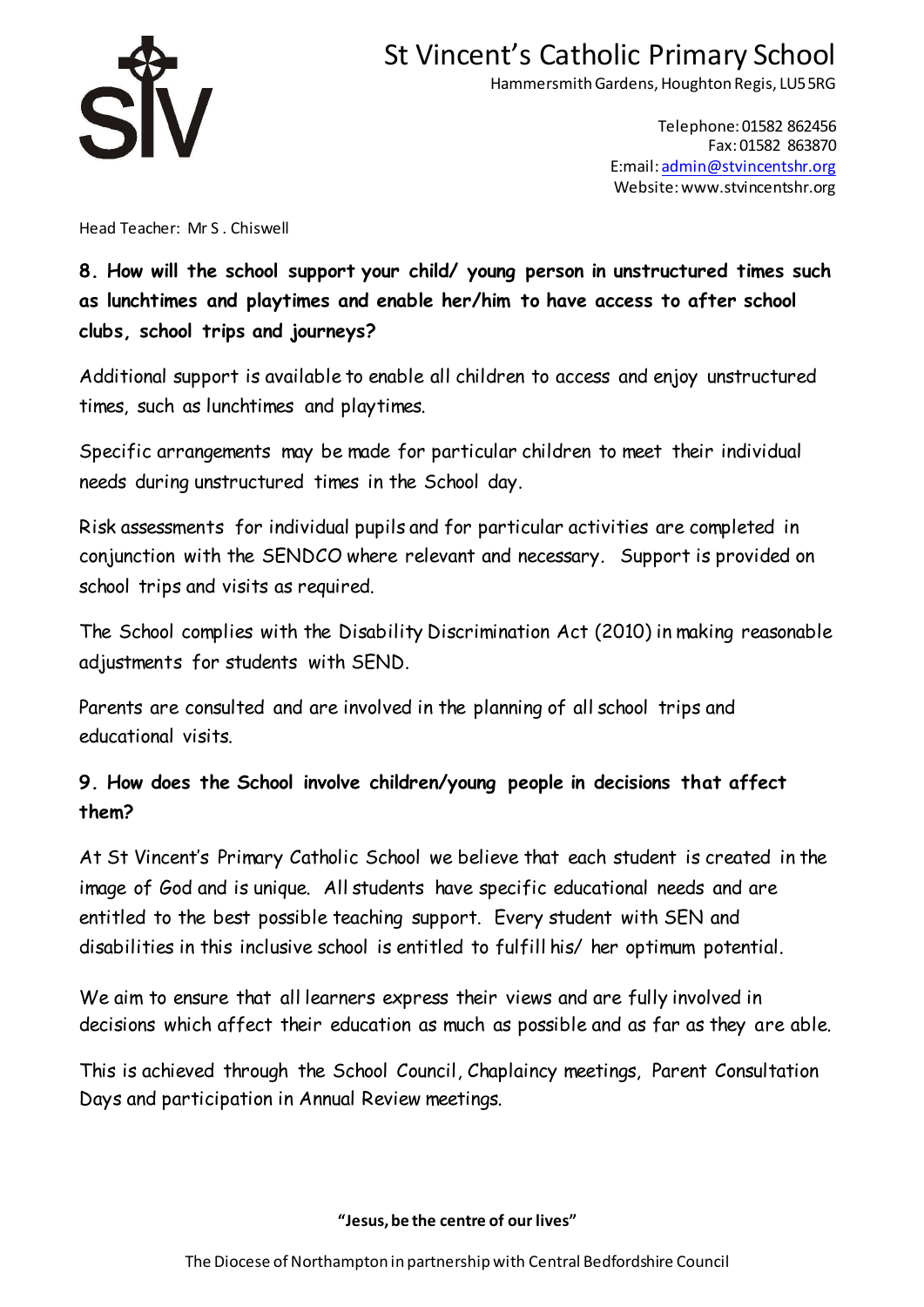

Hammersmith Gardens, Houghton Regis, LU5 5RG

Telephone: 01582 862456 Fax: 01582 863870 E:mail: [admin@stvincentshr.org](mailto:admin@stvincentshr.org) Website: www.stvincentshr.org

Head Teacher: Mr S . Chiswell

## **10. How are the school's resources allocated to support children/young people with SEND?**

The School allocates its' resources in accordance with the Local Authority Budget and individual pupil's Statement of Special Education Needs or Education and Health Care Plan.

A proportion of the School's delegated budget is available to pupils with identified Special Educational Needs and / or Disabilities. This budget is allocated to staffing, physical and educational resources, and staff training.

SEND support across the School is mapped, reviewed and evaluated on an ongoing basis by the SENCO and is allocated according to individual needs and advice from external professionals. The SENCO provides a written report evaluating the effectiveness of the SEN provision to the Governing Body at least annually and meets with the SEN Link Governor on a regular basis.

## **11. What services external to the school can provide support to children with SEN?**

As a School we draw upon the expertise of a wide range of external professionals to support students with SEND. They are used in School to provide observations, reports, advice for teachers and parents, and to attend professionals meetings.

The external agencies may include:

- Local Authority Special Educational Needs Service (SENS)
- Educational Psychology Service (EPS)
- Early Years Support Team (EYST)
- Autism Team
- Child and Adolescent Mental Health Service (CAMH)
- Child Bereavement, Trauma and Emotional Wellbeing Service (CHUMS)
- Early Intervention and Prevention Service (EIPS)
- Speech and Language Therapy Service (SALT)
- Occupational Therapy (OT)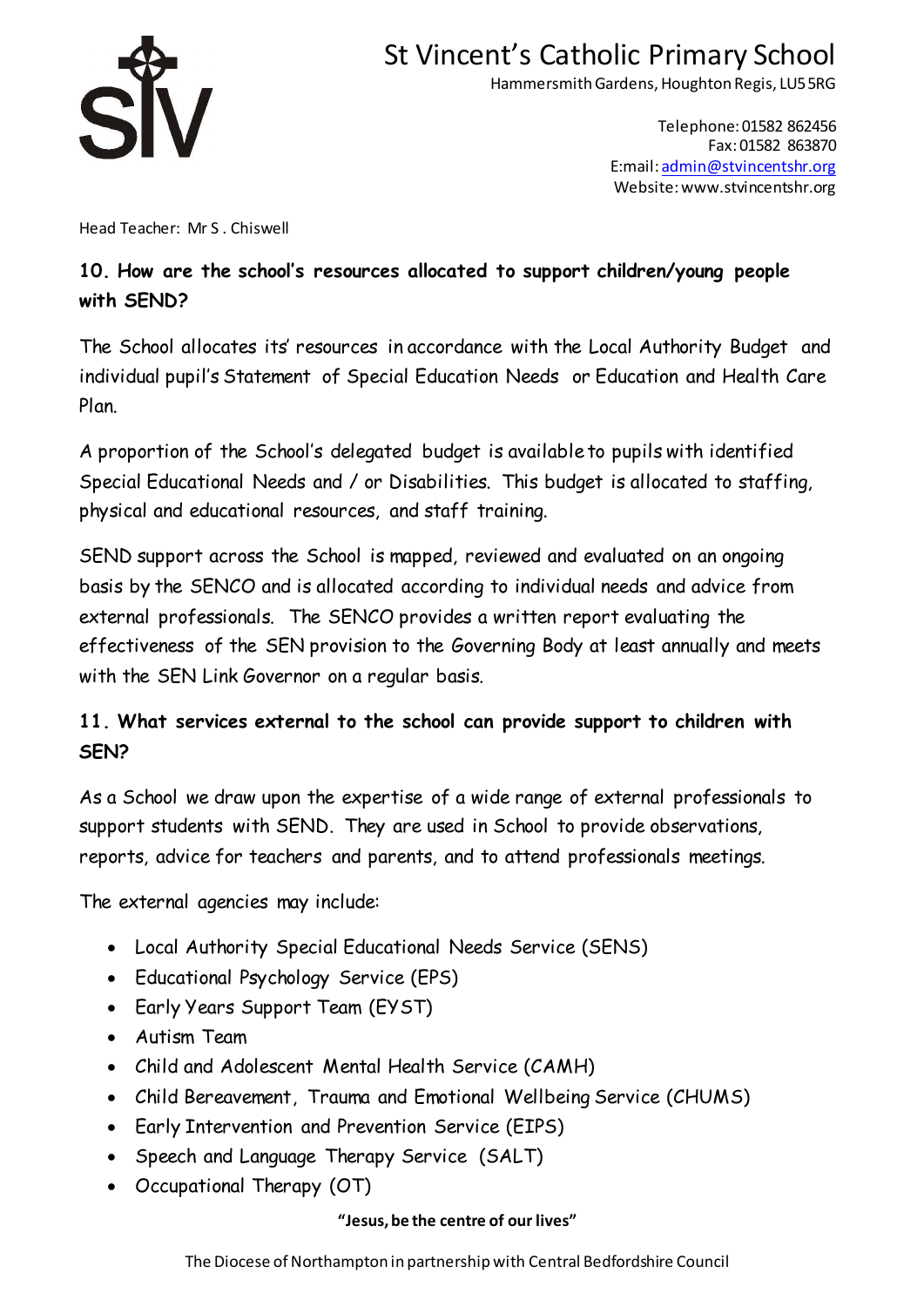

Hammersmith Gardens, Houghton Regis, LU5 5RG

Telephone: 01582 862456 Fax: 01582 863870 E:mail: [admin@stvincentshr.org](mailto:admin@stvincentshr.org) Website: www.stvincentshr.org

Head Teacher: Mr S . Chiswell

- The Hearing Impaired Team (HI)
- The Visually Impaired Team (VI)
- The Edwin Lobo Child Development Centre (ELC)
- School and Community Nursing Service
- Social Services
- The Virtual School for Looked After Children (LAC)
- Young carers
- Any other relevant professionals

### **14. How accessible is the setting/school environment?**

St Vincent's Catholic Primary School is not fully wheelchair accessible; however, adaptations and reasonable adjustments are made as necessary, including:

- Access into School premises
- Adaptations to timetable
- Provision of equipment and aids
- Disabled toilet and changing facilities

Please refer to the School's Disability, Access and Equality policy which is available on the School's website.

### **15. Who can parents/carers contact for further information at the early years setting/ school?**

Parents / carers who are concerned about the well-being or progress of their child should contact the child's class teacher in the first instance, who will liaise with the SENCO/ Headteacher, where appropriate to provide additional support / intervention. General information on the School's policies and procedures, and communications with parents can be found on the School's website.

If your child has additional needs and you are considering applying to the School, please contact the Headteacher / SENDCO via the School office for an initial visit and details on how to apply. Applications for students with a Statement of Special Educational Needs or Education and Health Care plan should be made in conjunction